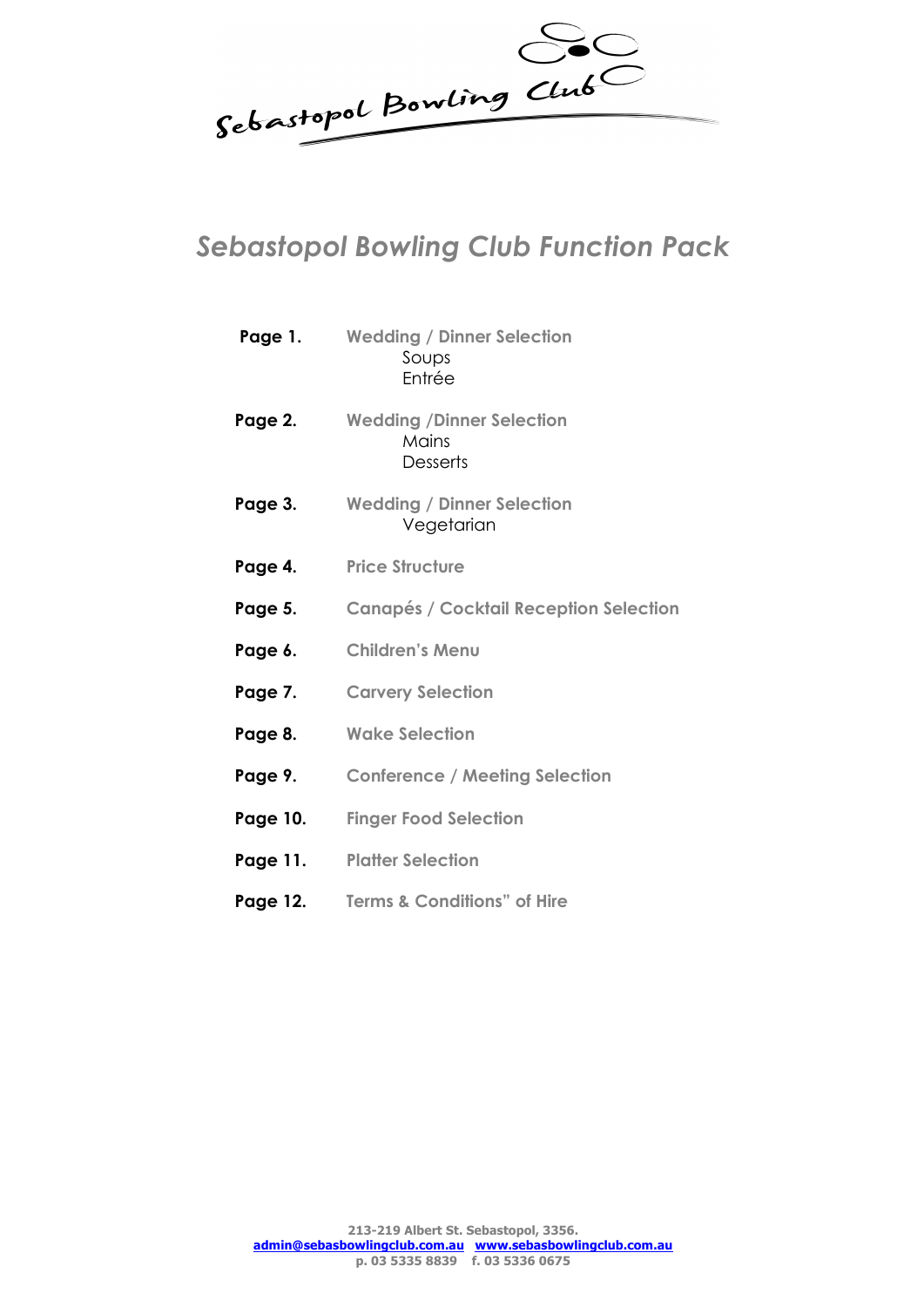Sebastopol Bowling Club

## *Wedding/Dinner Selection*

*Soups*

Vegetable Potato & Leek Tomato Basil (V) Pumpkin (V) Crème of Mushroom (V) Chicken & Sweet Corn Seafood chowder Traditional Minestrone

*Entrée Selection*

Crumbed calamari salad with a warm lime chilli dressing.

Thai chicken salad with a coconut & coriander dressing.

Traditional prawn cocktail.

Chicken kebabs with a house made satay sauce.

Smoked salmon bruschetta.

Grilled barramundi fillet with a lime butter sauce.

Pork medallions with a plum coriander glaze, on an apple cous cous.

Char grilled lamb cutlets atop an Asian style cous cous, with a Greek yogurt dressing.

Wok seared scallops with peanuts, chilli, bok choy and coconut milk.

Spinach and ricotta crepe, served with a capsicum coulis atop a bed of fresh salad greens.

Ciabatta topped with char grilled vegetable bruschetta (V).

Layered roasted vegetable terrine with a red capsicum, pesto coulis sauce (V).

Spinach and ricotta filo pastry, served with a roasted pumpkin & pine nut sauce (V).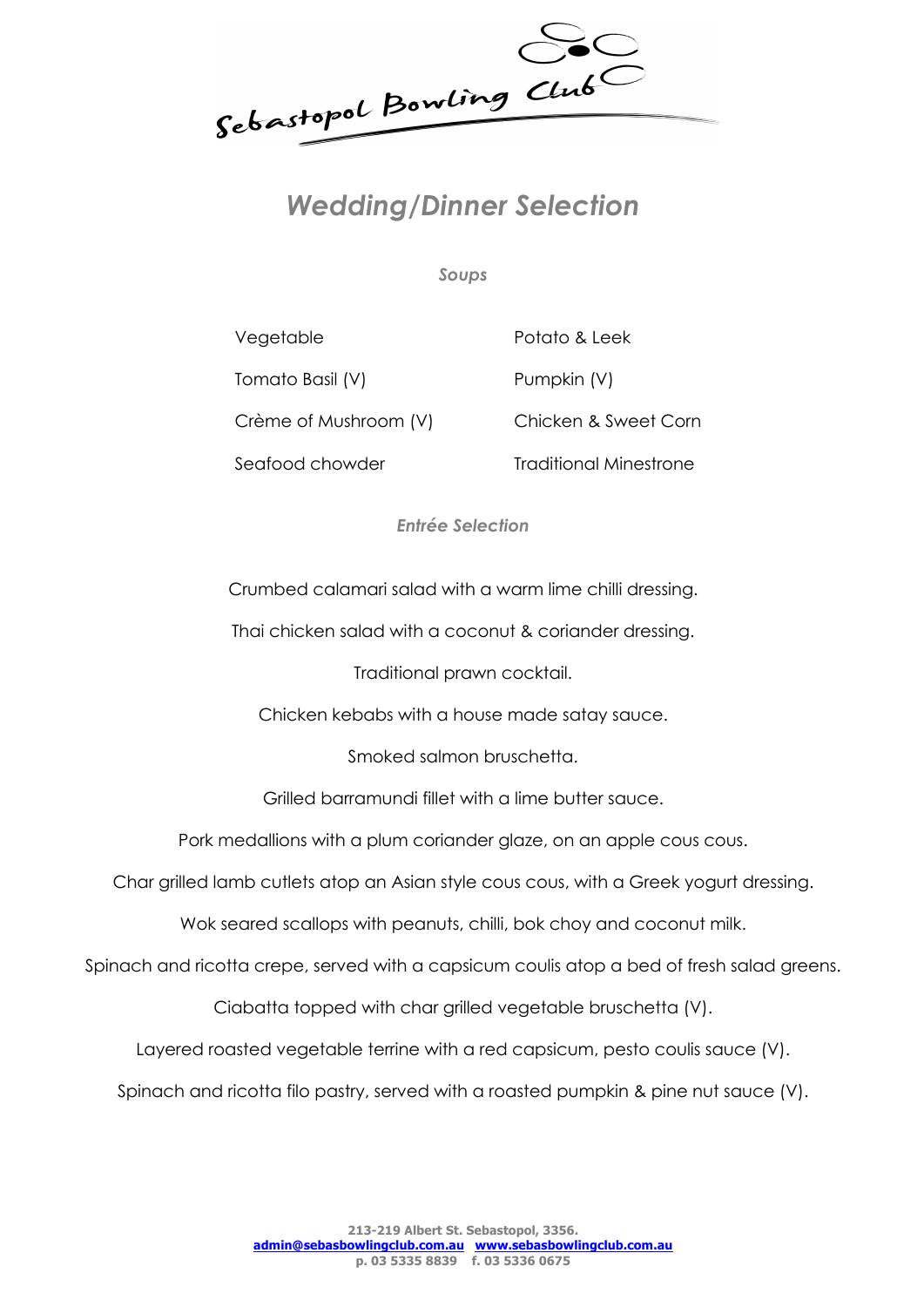Sebastopol Bowling Club

# *Wedding/Dinner Selection (cont)*

*Mains*

Roasted leg of spring lamb with sauce Provencale.

Grilled chicken breast with caramelized macadamia nuts and apricot brandy sauce.

Grilled fresh seasonal fish, served in lemon butter with toasted flaked almonds.

Grain fed breast of chicken served with brie cheese and avocado, drizzled with a white wine sauce.

Grilled Atlantic Salmon Steak, served on a lemon dill risotto, with a white wine sauce.

Slow roasted lamb or pork shank, served on a ratatouille, with a red wine rosemary jus.

Premium roasted scotch fillet, served with a traditional Yorkshire pudding, topped with a red wine jus.

Traditional beef wellington with a horseradish cream sauce.

Chicken mignon on a sweet potato mash with a béarnaise sauce.

Rack of lamb Provencale on a coriander roast pumpkin mash.

Creamy pine nut & char-grilled vegetable risotto (V).

Layered roasted vegetable terrine with a sundried tomato sauce (V).

Roasted sweet potato, zucchini, and herb frittata (V).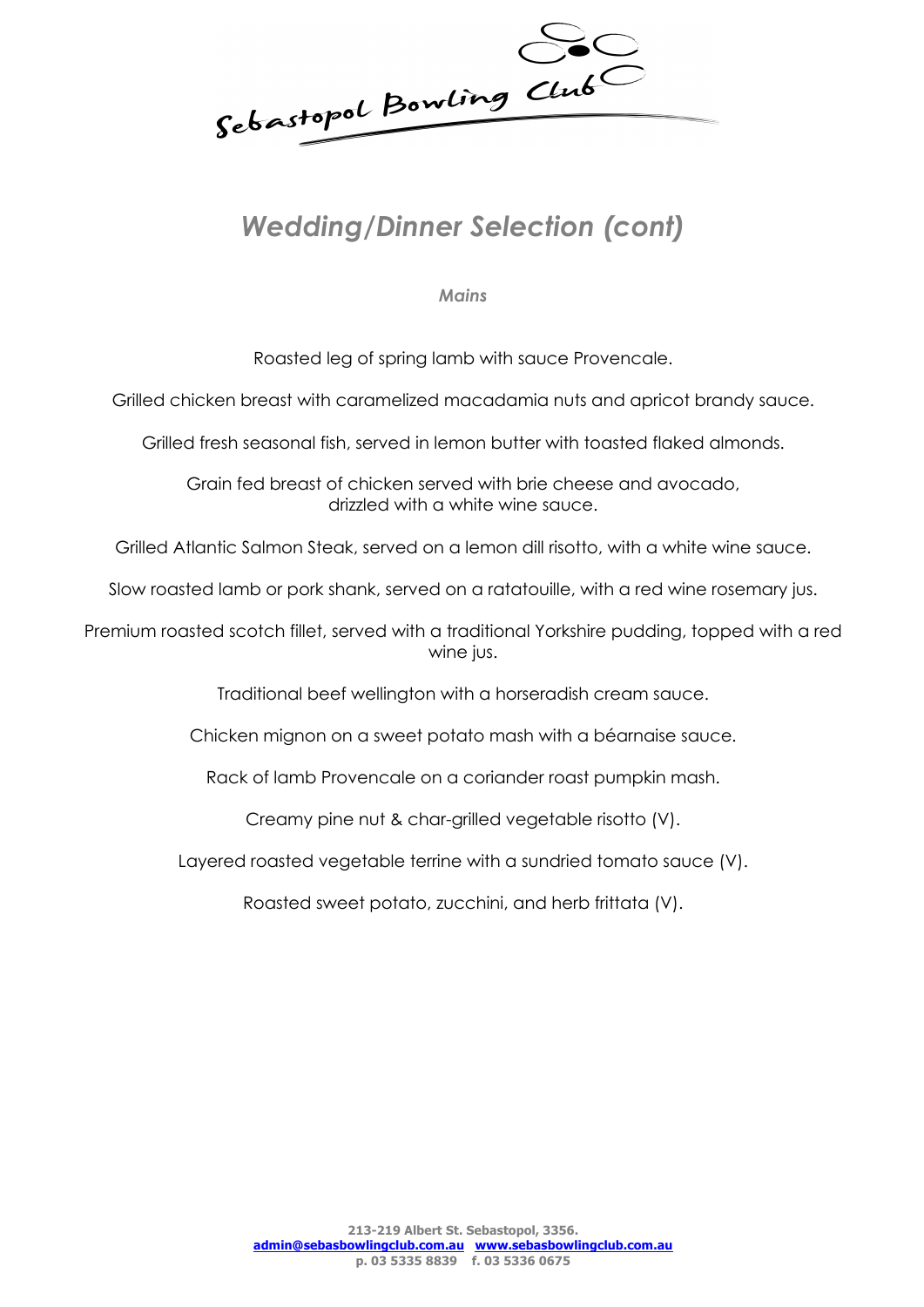Sebastopol Bowling Club

# *Wedding/Dinner Selection (cont)*

*Desserts*

Traditional Plum pudding and brandy custard Apricot and almond pie, with minted double cream Individual Pavlova with fresh fruits and coulis House made chocolate hazelnut mousse Apple and cherry strudel with a custard cream Strawberry merange roulade with a passionfruit coulis sauce Muddy chocolate cake, stacked with fresh berries, garnished with a chocolate ganache Individual summer berry pudding, served with minted double cream Apple and rhubarb crumble, served with a warm custard crème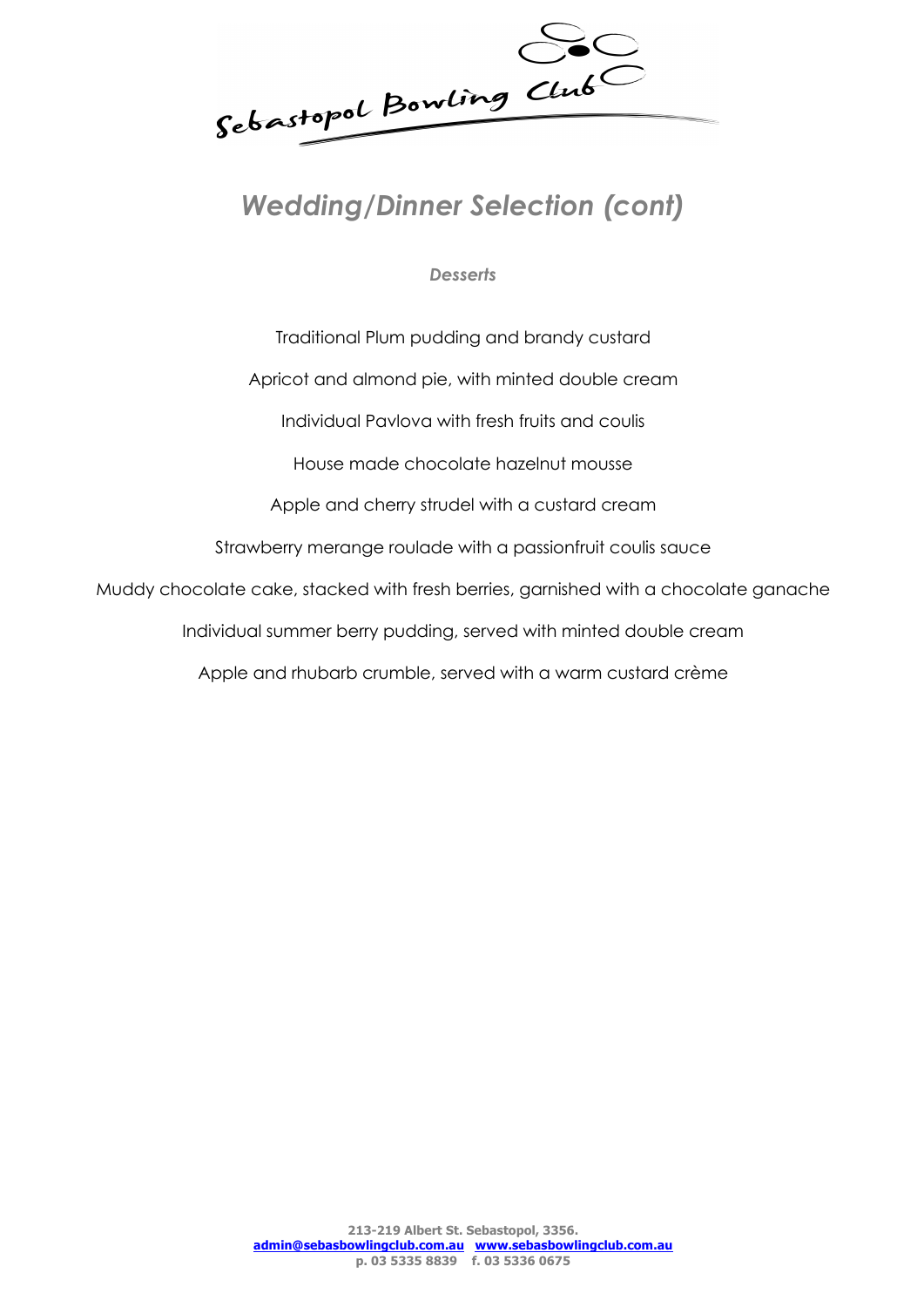

## *Sebastopol Bowling Club Wedding Price Structure*

| Option 1<br>2 Course<br>\$62 per person                              | Option 2<br>2 Course<br>\$68 per person | Option 3<br>3 Course<br>\$72 per person           |
|----------------------------------------------------------------------|-----------------------------------------|---------------------------------------------------|
| 50/50 Alternate servings<br>of:                                      | 50/50 Alternate servings of:            | 50/50 Alternate servings of:                      |
| 2 X Soups<br>2 x Main Course<br>or<br>2 x Main Course<br>2 x Dessert | 2 X Entrée<br>2 x Main Course           | $2 \times$ Soup<br>2 x Main Course<br>2 x Dessert |
| Tea / Coffee                                                         | Tea / Coffee                            | Tea / Coffee                                      |

| Option 4                                     | Option 5                                                        |
|----------------------------------------------|-----------------------------------------------------------------|
| 3 Course                                     | 4 Course                                                        |
| \$82 per person                              | \$95 per person                                                 |
| 50/50 Alternate servings<br>of:              | 50/50 Alternate servings of:                                    |
| 2 x Entrée<br>2 x Main Course<br>2 x Dessert | $2 \times$ Soup<br>2 x Entrée<br>2 x Main Course<br>2 x Dessert |
| Tea / Coffee                                 | Tea / Coffee                                                    |

\* \$30 surcharge will apply for cake cutting.

\* Cake cutting and plating can be provided for \$5.00 per person if served as a dessert.

\* Beverages are charged by consumption. Accounts can be set up on the function day.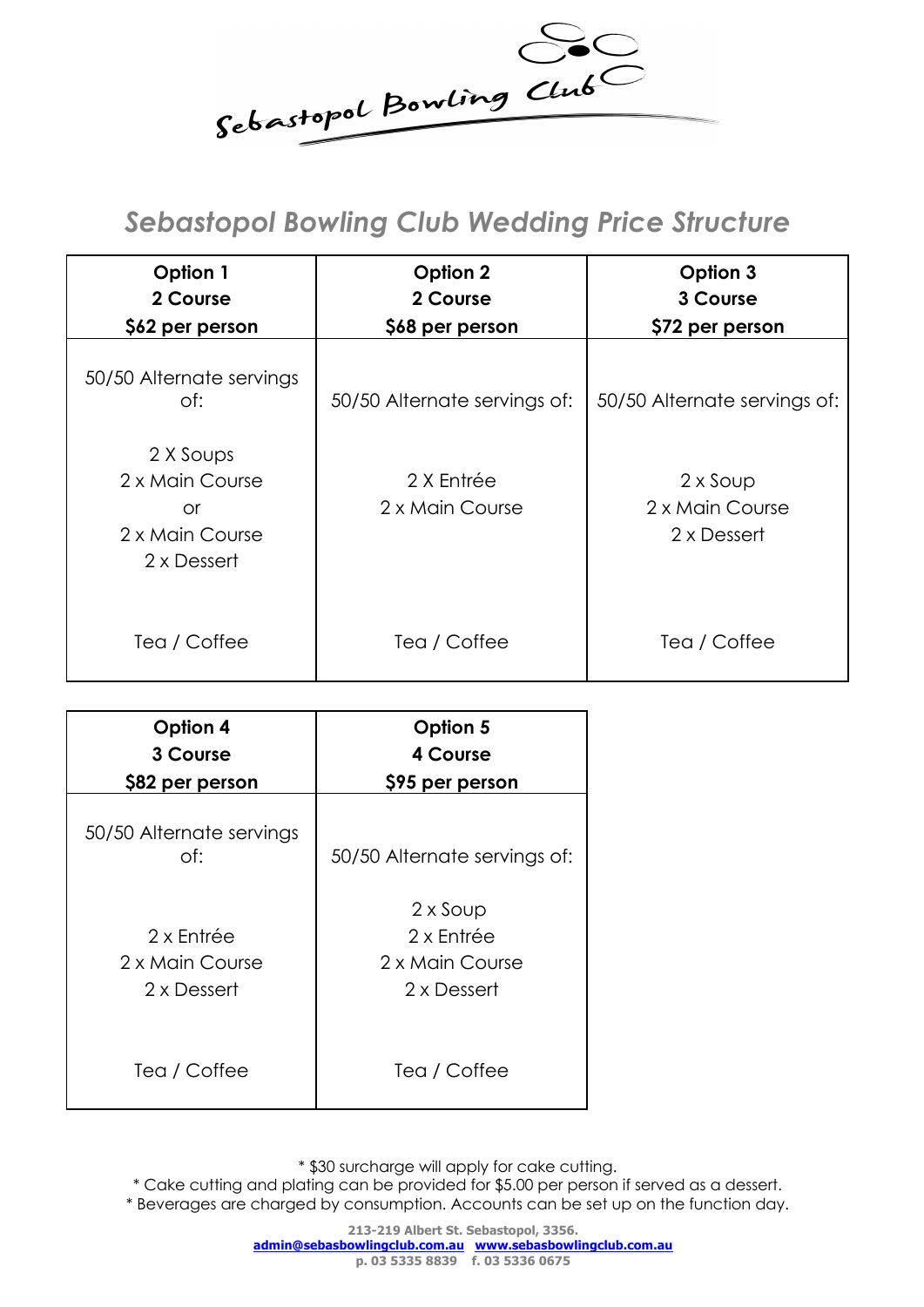Sebastopol Bowling Club

## *Canapés / Cocktail Reception Selection \$45.00 per person*

Mini Bruschetta topped with finely diced tomato and onion with a drizzle of balsamic reduction

California rolls with seasonal fillings

Deep fried Camembert with a warm plum sauce

Risotto balls

Spinach, Pumpkin and Ricotta filo triangles

Chicken and coriander savoury sausage rolls

Mini Egg & Bacon quiches

Mini Chargrilled Vegetable quiches

Sweet & Sour baby Chicken drumettes and wingettes

Mini Savoury scones

Marinated Antipasto Skewers

Smoked Salmon & Avocado on baby pikelets

Mini Seafood vol-au-vonts

Moroccan Beef Meatballs

Lamb cutlets grilled and coated in a spicy pepper seasoning

Mushrooms stuffed with prosciutto, onion, and parmesan

Salt and Pepper dusted calamari

Potato rosti's topped with crème fraiche, bacon, and a sprinkle of cheese

Profiteroles filled with chocolate hazelnut mousse and covered in chocolate ganache

Mini tarts filled with mascarpone & raspberries and dusted with icing

Selection of fresh fruits

Mini scones with Jam and cream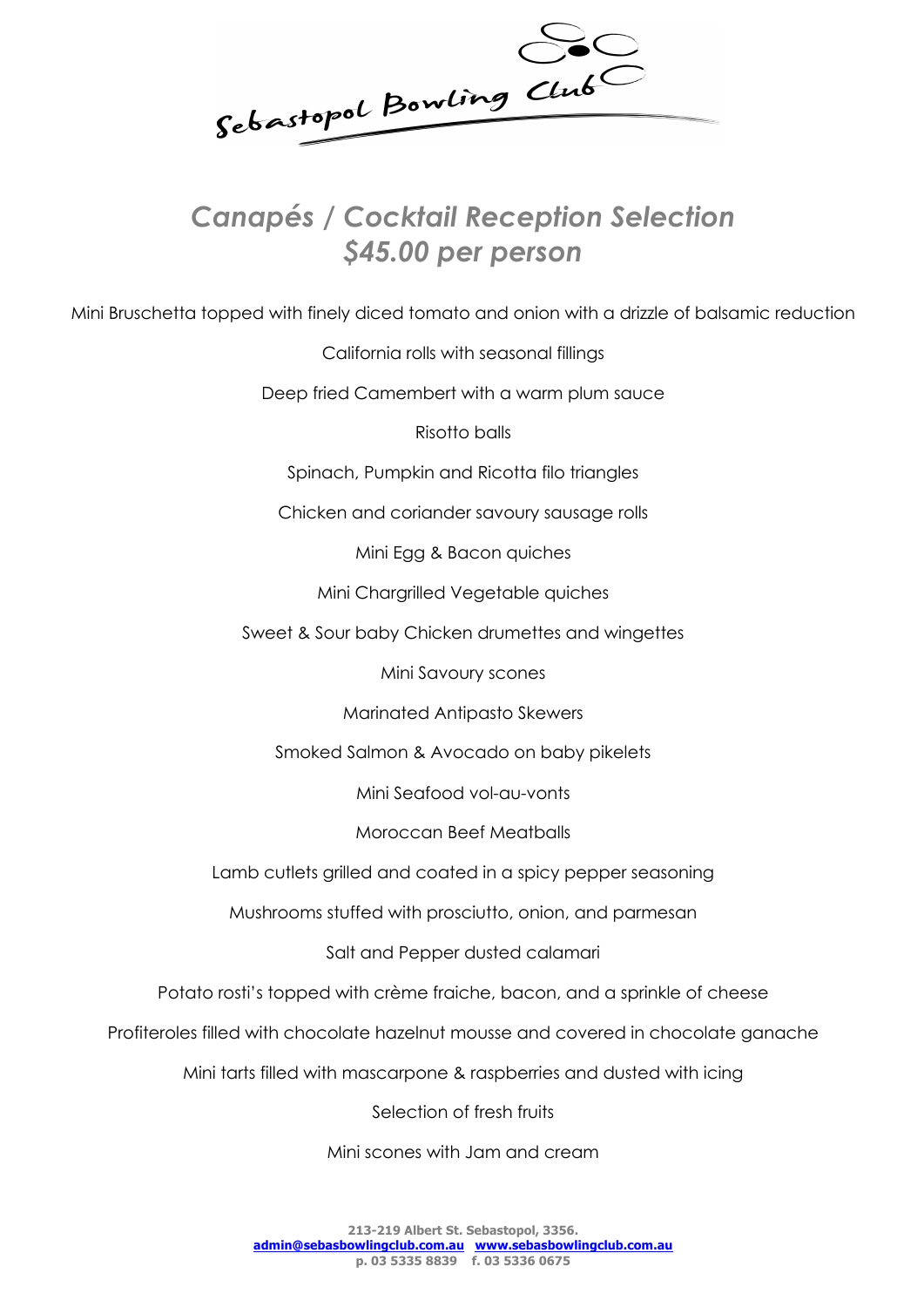

# *\$20.00*

*Main* 

Fish bites, served with chips Chicken nuggets and chips Spaghetti Bolognaise, topped with tasty cheese Sausages and chips, served with tomato sauce or gravy

*Dessert* 

Vanilla ice cream, served with your choice of topping

Fresh fruit salad and ice cream

Frog in a pond

Chocolate mousse and cream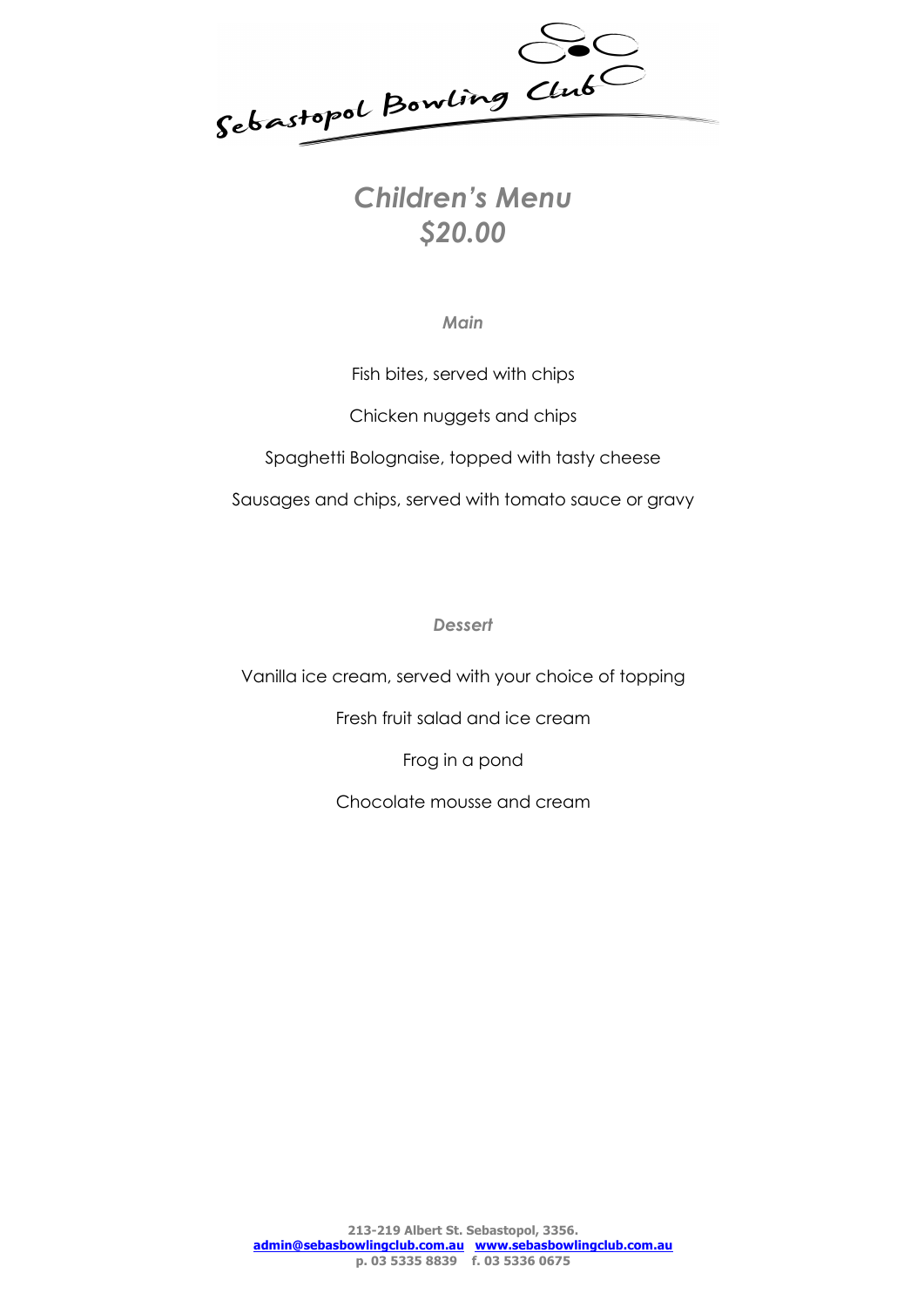Sebastopol Bowling Club

*Soups*

Vegetable Potato & Leek

Tomato Basil Pumpkin

*Meat Selection*

Oven roasted leg of pork

Golden roasted chicken

Roast beef of the day

*Inclusion of:*

Roast potato's, seasonal vegetables, house made salads & condiments

*Selection of sweets*

Cheesecake of the moment

Sticky date pudding with butterscotch sauce

Individual Pavlova with fresh fruits and cream

Chocolate cake with double minted cream

*\$55.00 pp. (Three Course) \$40.00 pp. (Two Course) \$36.00 pp. (One Course) There is no table service offered for the Carvery Menu*

# *Wake Menu Selection*

## **\$26.90 per head**

Mixed assorted club sandwiches Party pies (assorted varieties), party pasties and party sausage rolls Mini dim Sims, mini spring rolls, meatballs House made scones (sweet and/or savoury) House made mini pizza selection House made scones (sweet and/or savoury) Assorted cakes/slices/croissants/finger buns Assorted cakes / Tea & Coffee

Upon Request - Soup (choice of either pumpkin or vegetable)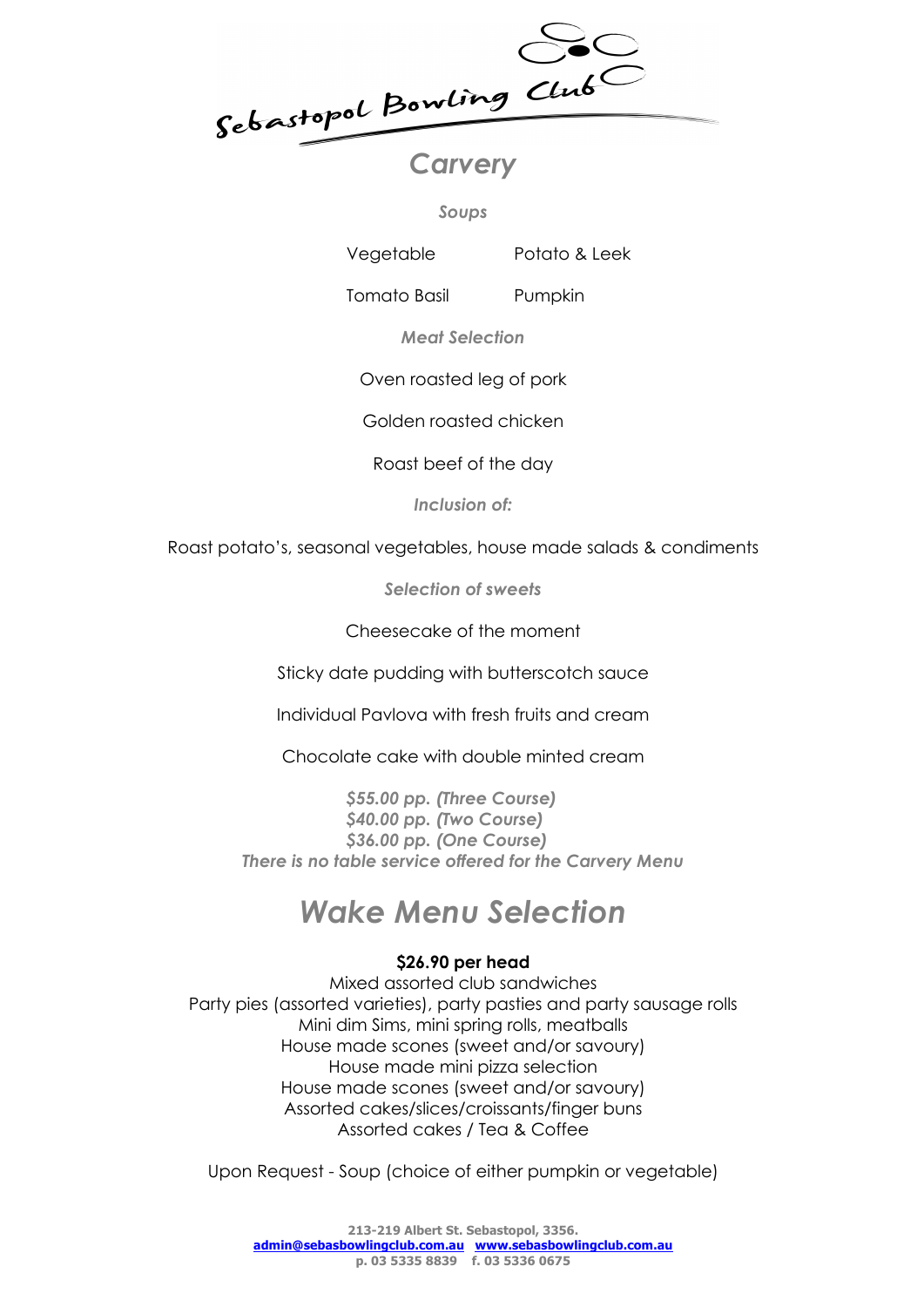

## *Conference/ Meeting Selection*

### **Morning Tea (selection of)**

House made scones (sweet and/or savoury)

House made biscuits

Assorted cakes/slices/croissants/finger buns

Mixed assorted club sandwiches

Fruit

Tea, Coffee, Water

#### **Light Lunch (selection of)**

Mixed assorted club sandwiches

Freshly made focciacia

Selection of Quiches & Frittata's

Soup Selection

Tea, Coffee, Water

#### **Afternoon Tea (selection of)**

Danish Pastries

Mixed assorted club sandwiches

Cheese & Fruit Platter

House made scones (sweet and/or savoury)

Tea, Coffee, Water

**\$40.00 per head for all 3 \$36.00 per head for selection of 2 \$26 per head for 1 (Lunch) \$22.50 per head for 1 (morning or afternoon tea only)**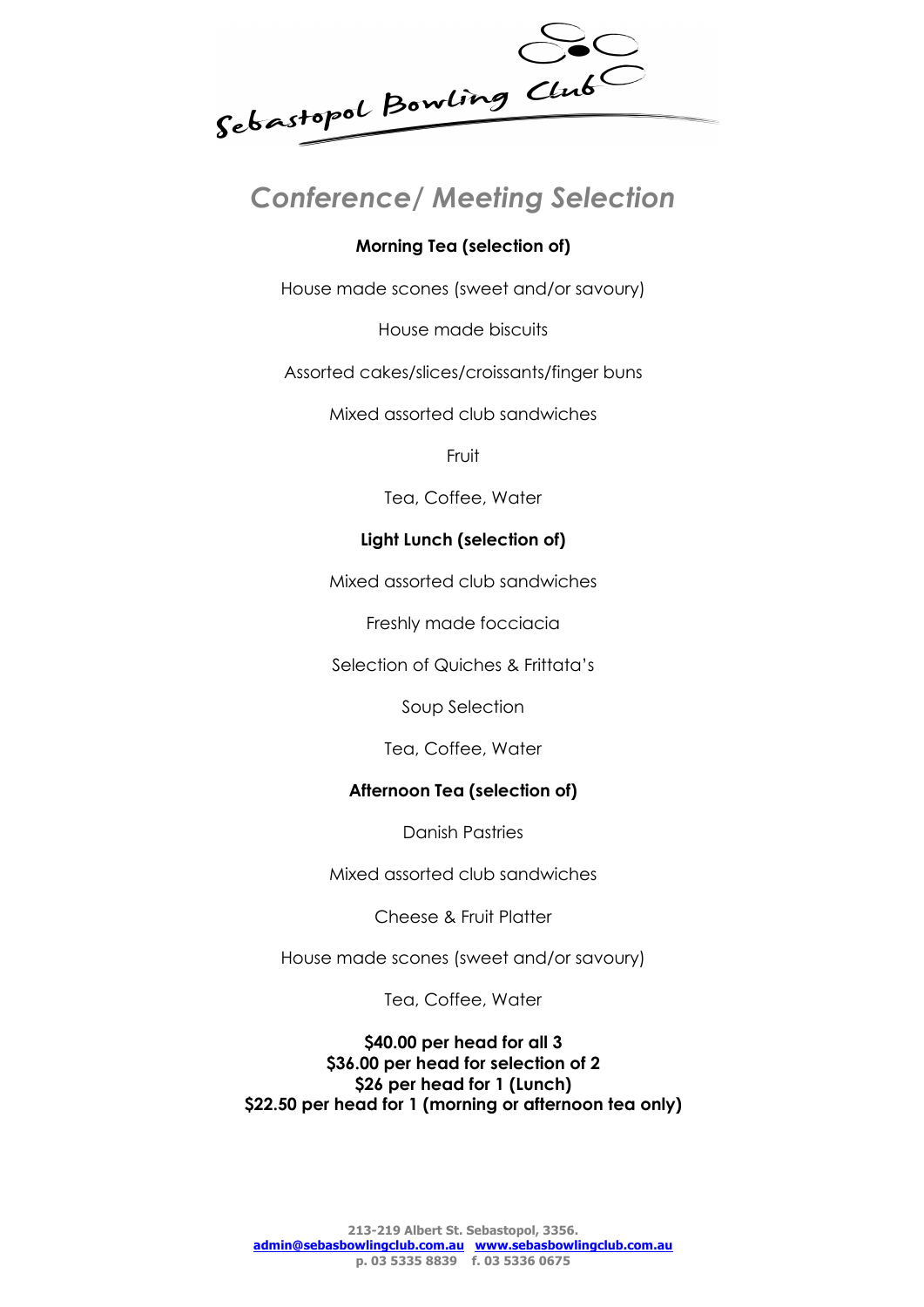

**\$26.90 per head (basic)** *Includes a selection of the below*

Party Pies Sausage Rolls Mini Dim Sims Mini Spring Rolls Assorted Club Sandwiches Vegetable Samosas Tea & Coffee

#### **\$33.90 per head (standard)** *Includes a selection of the below*

Mini Quiche Selection House Made Mini Pizza's Chicken or Beef Satay Sticks Gourmet Assorted Pies Mini Assorted Vol Au Vonts Marinated Chicken Wings Vegetarian Curry Puffs Selection of Gourmet Sandwiches Sweet or Savoury House Made Scones Assorted Cakes & Slices Tea & Coffee

#### **\$44.90 per head (deluxe)** *Includes a selection of the below*

Mini House Made Tomato, Basil & Onion Bruschetta Selection of 2 Soups – UPON REQUEST Salt n Pepper Calamari Marinated Chicken Wings Assorted Club Sandwiches Cheese & Fruit Platter Antipasto Platter Sesame Crumbed Chicken with a Dipping Sauce Sweet or Savoury House Made Scones Assorted Cakes & Slices Tea & Coffee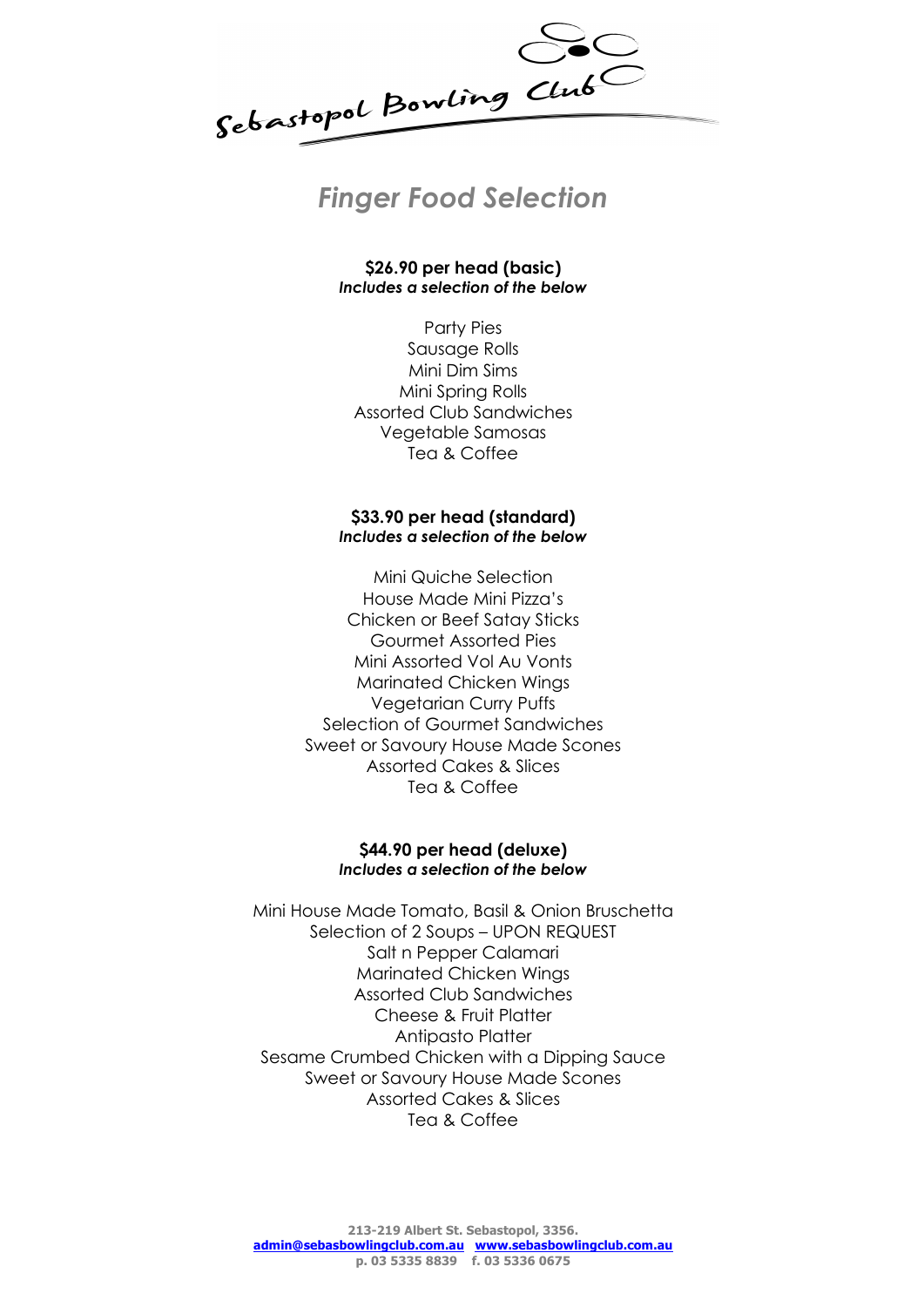

## **\$80.00 each**

The Cold Platter (Dips, biscuits, crisps, nuts etc)

The Party Platter (Selection of mini dim sims & spring rolls, party pies, sausage rolls, vegetable curry puffs)

> The Sandwich Platter (Selection of freshly made gourmet sandwiches)

Tempura Platter (Selection of tempura vegetables with assorted dipping sauces)

> Sweets Platter (Assorted cakes, slices and house made scones)

#### **Seafood Selection Platters \$90.00 each**

Salt n Pepper Calamari Platter

Crumbed Calamari Platter

Marinated Calamari Platter

Crumbed Prawns Platter

Battered Prawn Skewers Platter

Lightly Battered Fish Bites Platter

Cheese & Fruit Platter (Seasonal fruits, selection of local and gourmet cheeses)

The Antipasto Platter (Marinated vegetables, feta cheese, olive selection, gourmet breads, vinegars & dipping Oils)

Please Note: Platter's selection not available for weddings. Please refer to finger food selection Per Head.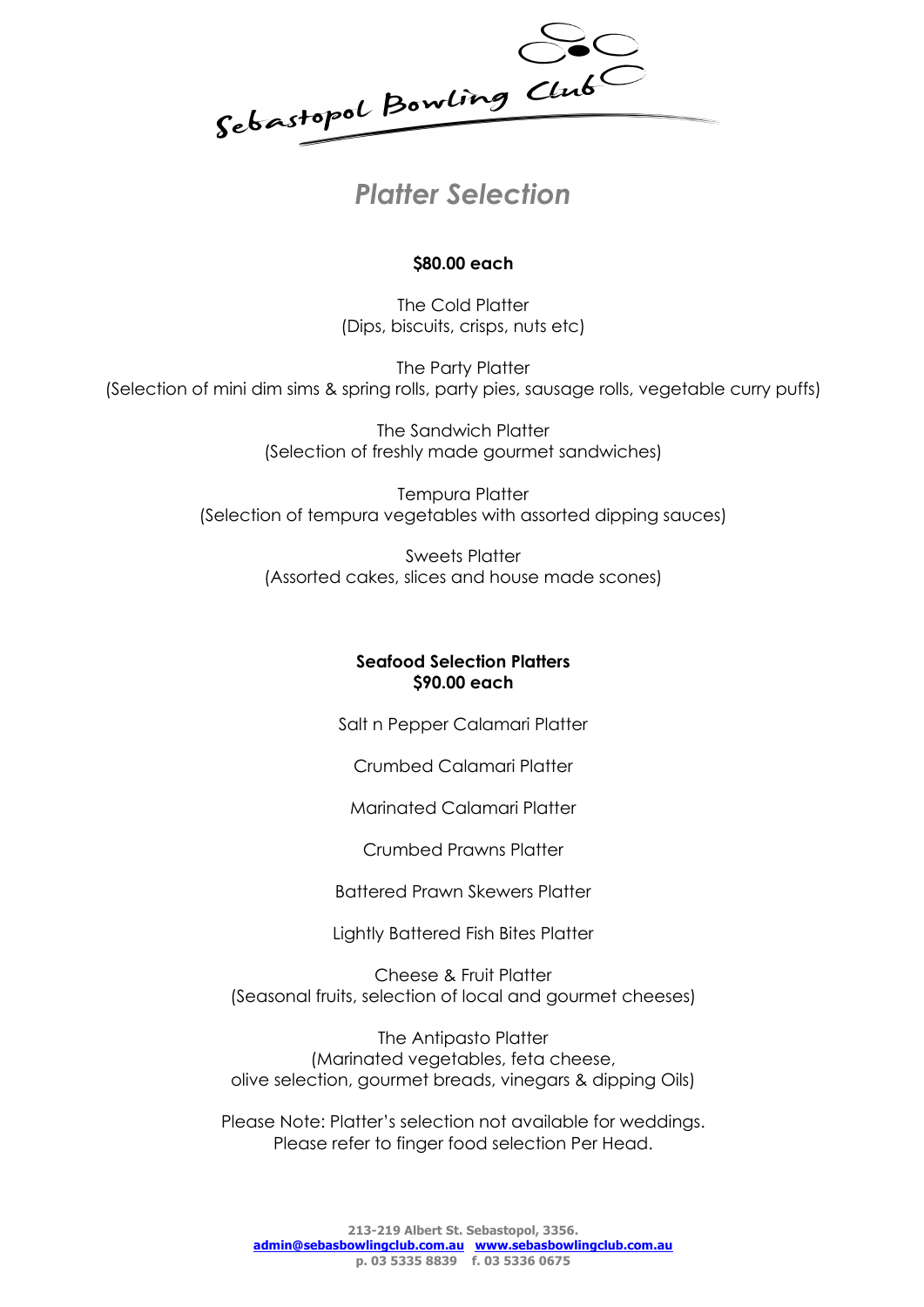Sebastopol Bowling Club

## *"Terms & Conditions" of Hire Please contact our function Co-ordinator for any queries.*

#### **General Conditions**

All persons, (except Club Members) are restricted to the main hall, entrance, rest rooms and the gaming room. The Members lounge and the greens and surrounds are for members use only.

The Car park in front of the Bowling Club is reserved for the Gaming/Bistro Patrons. Please advise your guests to use the car park south of the Gaming facility and they can enter the Golden Plateau Room up the stairs or from along the covered ramp walkway. Alternatively, if you have booked the Balcony Room then guests must enter through the Yarrowee Street entrance.

Equipment delivered for a function must be marked attention to the function co-ordinator and state the function name. The Sebastopol Bowling Club will not be liable or responsible for any damage or loss of such equipment.

All functions must conclude, and the hall cleared by 12am.

The Club reserves the right to:

- Refuse entry to and remove intoxicated persons from the premises.
- Refuse entry to or remove patrons indulging in unruly behaviour or not complying with any conditions.
- Refuse entry to any persons under the age of 18 who are not accompanied by a parent or guardian.
- To not hold 18<sup>th</sup> Birthday Parties at the club.
- Refuses any metallic or other hard objects shall be placed on the polished floor unless it is protected by suitable material. Nothing is to be dragged along the floor. Any damage will be charged accordingly.
- The hirer of the hall is responsible for meeting the cost of any damage done to any Club facilities during or after the function

#### **Confirmations**

Applications for the hiring of any Function Room and facilities shall be on the prescribed form available in this function pack.

Bookings are considered as confirmed upon receipt of the deposit payment, together with the signed "Terms & Conditions" agreement.

The Sebastopol Bowling Club reserves the right to cancel the reservation if the deposit payment, together with the signed "terms & Conditions" agreement has not been received within 7 days of the function date. Management reserves the right to increase prices according to circumstances arising from current market trends

#### **Cancellations**

A \$250 bond to confirm the booking must be paid within **7 days** of tentative booking and is refundable upon inspection after the function. Note: - if a function is cancelled 21 days prior it is at the Club's discretion to refund the bond and if a function is cancelled 7 days prior to the event the bond shall be automatically forfeited.

#### **Smoking**

Please observe the Sebastopol Bowling Club is a smoke free venue and designated areas have been set aside for smokers.

#### **Noise Restrictions**

**213-219 Albert St. Sebastopol, 3356. admin@sebasbowlingclub.com.au www.sebasbowlingclub.com.au p. 03 5335 8839 f. 03 5336 0675**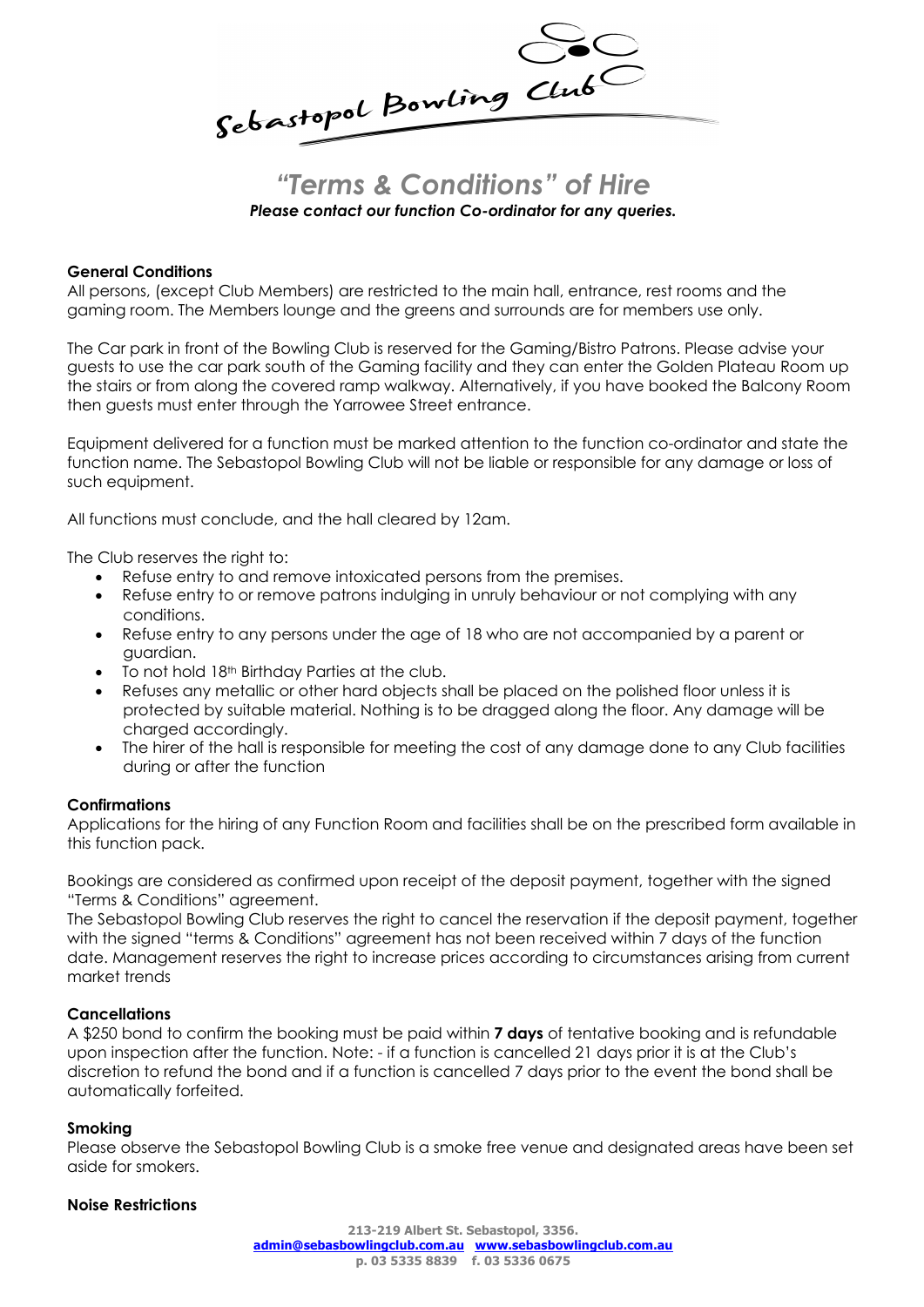

The Sebastopol Bowling Club is situated in a residential zone. We are under instruction from local have noise restrictions of 95 decibels enforced throughout the venue and please advise your entertainment of this situation.

#### **Dress Regulations**

Guests must observe the dress regulations of the Sebastopol Bowling Club when areas other than the function room are accessed during your stay.

#### **Conduct**

Please note a behavior code always applies at our Club as we are conscious of our image as a safe and friendly family club. We ask that you make sure your guests are aware that we will not tolerate any misbehavior that contravenes our code of conduct. Accordingly, we will hold the offending party/organizer completely liable for any damage that has occurred prior to, during or after conclusion of your event.

#### **Decorations & Technical Requirements**

No equipment or decorations are to be mounted and/or attached to the walls or doors of the Function Rooms.

No cello tape/sticky tape or other sticking material is to be used.

Any microphones, entertainment requirements, etc please see the function co-ordinator to arrange specifics.

Chair covers are available for hire at \$3 each for weddings only.

No small sprinkle items (i.e., confetti) and no sticky tape to be used on the walls

#### **Food and Beverage**

The hirer and their guests are not permitted to consume food or beverage other than supplied by the Sebastopol Bowling Club.

No cooking is permitted in the hall proper.

The licensing laws specifically exclude hirers or guests bringing liquor or any drinks into licensed premises. Please note: the bar will close no later than 12am, however the supervisor in charge may for any reason and at any time close the bar earlier and such decision is final.

For the smooth running of your function, we require your menu selection, estimated number of guests and starting time 14 days prior to the function. The meal service time and final arrangements must be made a clear 7 days in advance.

#### **Lost Items and Storage of Goods.**

The Sebastopol Bowling Club does not encourage the storage of goods or personal belongings at the venue at any time. Management wishes to notify you that in cases where items are stored, left behind or lost at the Club prior to, during or after the function, the Sebastopol Bowling Club will not be responsible for such item(s).

#### **Security**

It is mandatory for any function held in the Balcony Room that security is present. Security is also mandatory for 21st Birthday's and functions over 100 people. The payment for this service will be obtained from the Hirer @ \$45 per hour, minimum of 4 hours per security guard plus GST.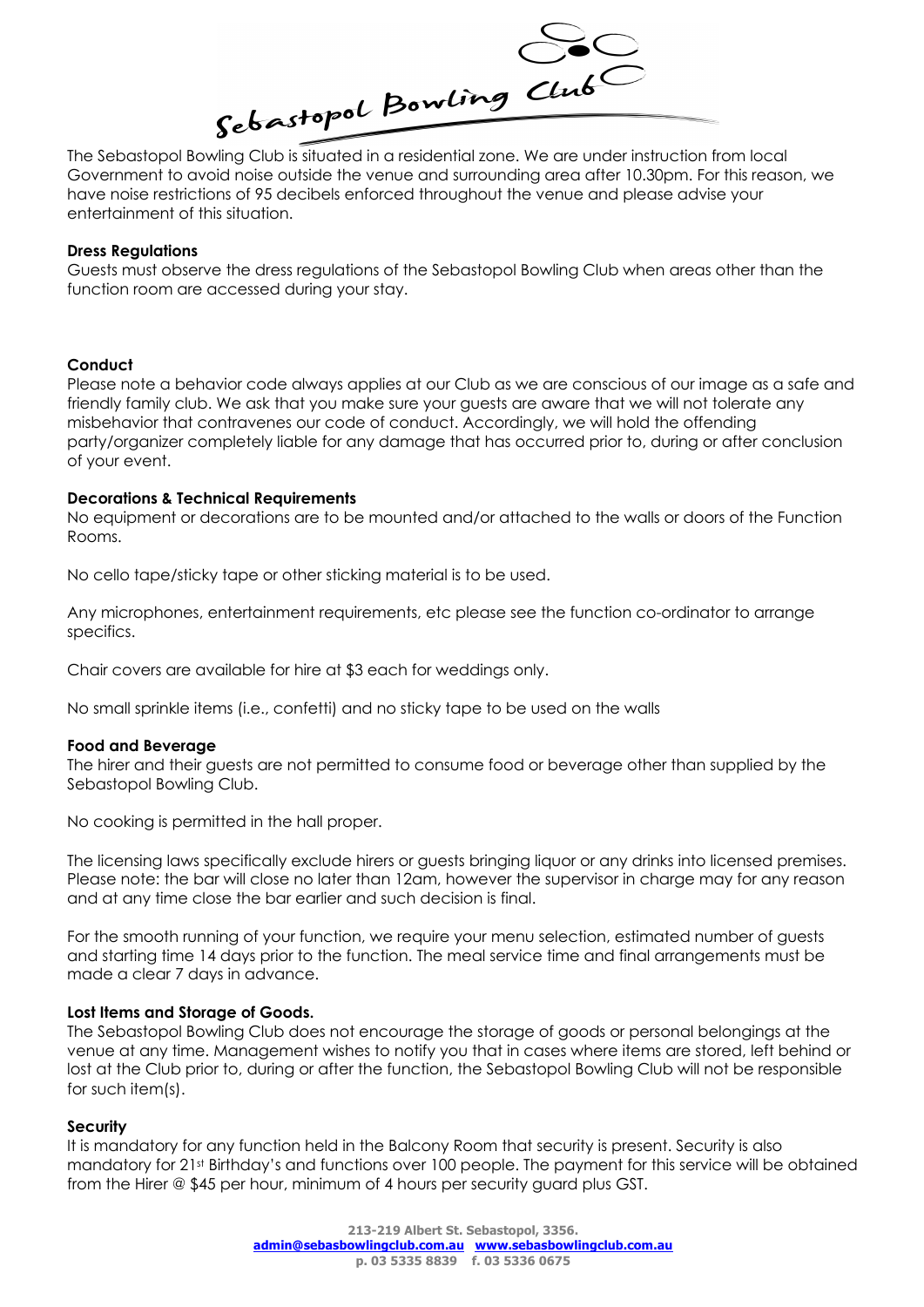Sebastopol Bowling Club

Sebastopol Bowling Club Responsible Serving of Alcohol Policy

Thank you for considering our establishment for your function.

Our venue is committed to the responsible serving of alcohol because we:

- Aim to provide a safe and friendly environment for our guests and staff
- Want to abide by our legal obligations under the Liquor Control Reform Act 1998.

All our staff are trained in the Responsible Serving of Alcohol (RSA). We seek the cooperation of patrons to assist us in achieving our aim to provide the best possible experience for you and your guests.

Therefore, we adopt the following RSA practices for functions:

Whilst the final decision in respect to RSA issues will always be the responsibility of the venue, we require you to nominate a responsible person to assist our staff with any issues regarding liquor service at your function.

Minors will be required to be identified and will not be served alcohol during the function.

Water and non-alcoholic beverages will be always readily available.

Guests will be asked before glasses are topped up with alcoholic drinks.

We reserve the right to limit the quantity of alcohol consumed by any guest.

We reserve the right to stop the supply of alcohol to the function quests, or any quest/s if it becomes apparent at any time (even prior to scheduled finish) that the guests are intoxicated.

We reserve the right to close the function if the behaviour of the guests becomes unacceptable.

Guests who are intoxicated will not be served any alcohol and will be required to leave the premises.

All guests are encouraged to ensure they have safe transport from the function.

Staff will offer to call a taxi for any guest/s they consider should not be driving.

We respect our neighbours and encourage our customers to leave the premises in a manner that does not disturb the amenity of the area.

We know that you will agree with the sentiments of this policy, and it is understood when you book your function. Your co-operation with the objectives set out above is a term of the contract between us. We will not be liable for any loss experienced by you or your guests by the implementation of any of the elements of this policy.

Again, we thank you for considering or establishment for your function.